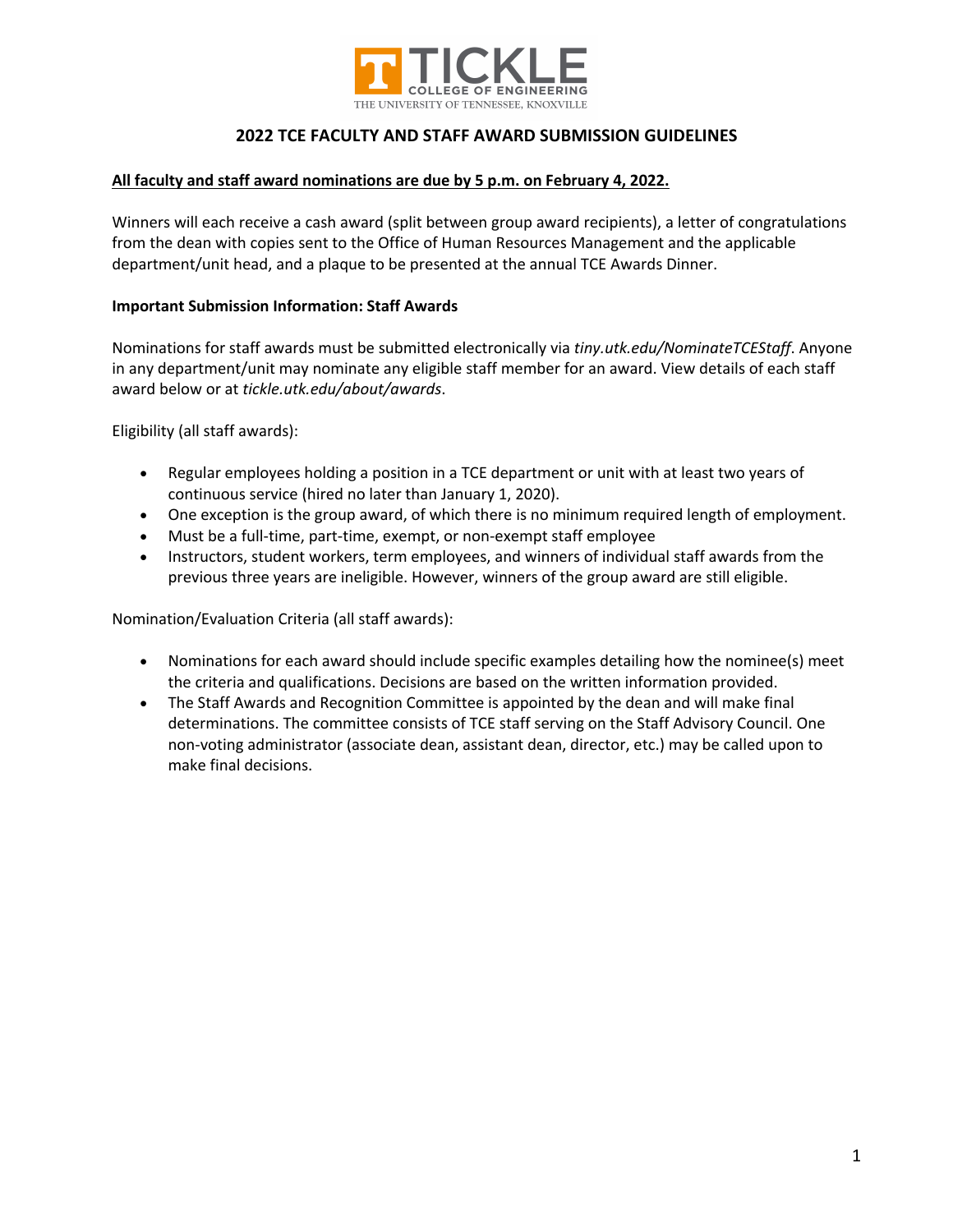

### *Individual Staff Awards*

**The Pass the Torch Award** recognizes the outstanding all-around achievement of one staff member. The award is intended to recognize a staff member who demonstrates exceptional service to the college and/or community at large (e.g. voluntary participation in community groups, boards, or charitable organizations). This individual goes above and beyond in their work to help others and does so with a high degree of excellence, professionalism, and integrity; thus, contributing significantly to improving the overall environment and experience of the college.

**The Supervisor of the Year** award recognizes a staff member who excels at supervising their staff, department, and/or center. Individuals nominated for this award must currently supervise staff, which may include undergraduate students, graduate students, part-time employees, and/or full-time employees.

**The Sidekick Salute Award** recognizes an outstanding co-worker. Recognition from peers is highly valued. This award acknowledges a co-worker or teammate who has gone the extra mile in helping the team on a project, is always looking to make sure the team has everything they need, or has performed a special act of kindness or service that has had a positive impact on the team/department.

**The Inspirational Leadership Award** recognizes an individual who inspires others. They influence without authority, often putting the interests of others ahead of their own, and serve as "a champion for staff." Criteria includes an individual who leads changes or improvements for the benefit of their peers, inspires and motivates others to take advantage of opportunities that enhance their professional or personal lives, and empowers others to achieve results in support of goals and fosters an atmosphere of collaboration and creativity, which contributes to the efficiency and effectiveness of productivity.

**The Commitment to Excellence Award** recognizes a staff member who has contributed at least 10 years of service to the college. This staff member, regardless of position or title, has demonstrated exceptional leadership and exemplary service to engineering students, staff, and/or the community.

**The Commitment to Inclusive Community Award** recognizes an individual within the college who has demonstrated a commitment to diversity and inclusion in consideration of affordability, ability, identity, and access. The Commitment to Inclusive Community Award recipient demonstrates an exceptional understanding of diversity and inclusiveness beyond the call of duty. An exemplary candidate may possess the following qualities:

- Enhances inclusion through positive communication between persons of different backgrounds,
- Develops innovative methods for increasing and valuing diversity,
- Demonstrates outstanding efforts to promote an environment free from bias and discrimination, and/or
- Organizes and/or facilitates events promoting diversity, respect, and inclusiveness.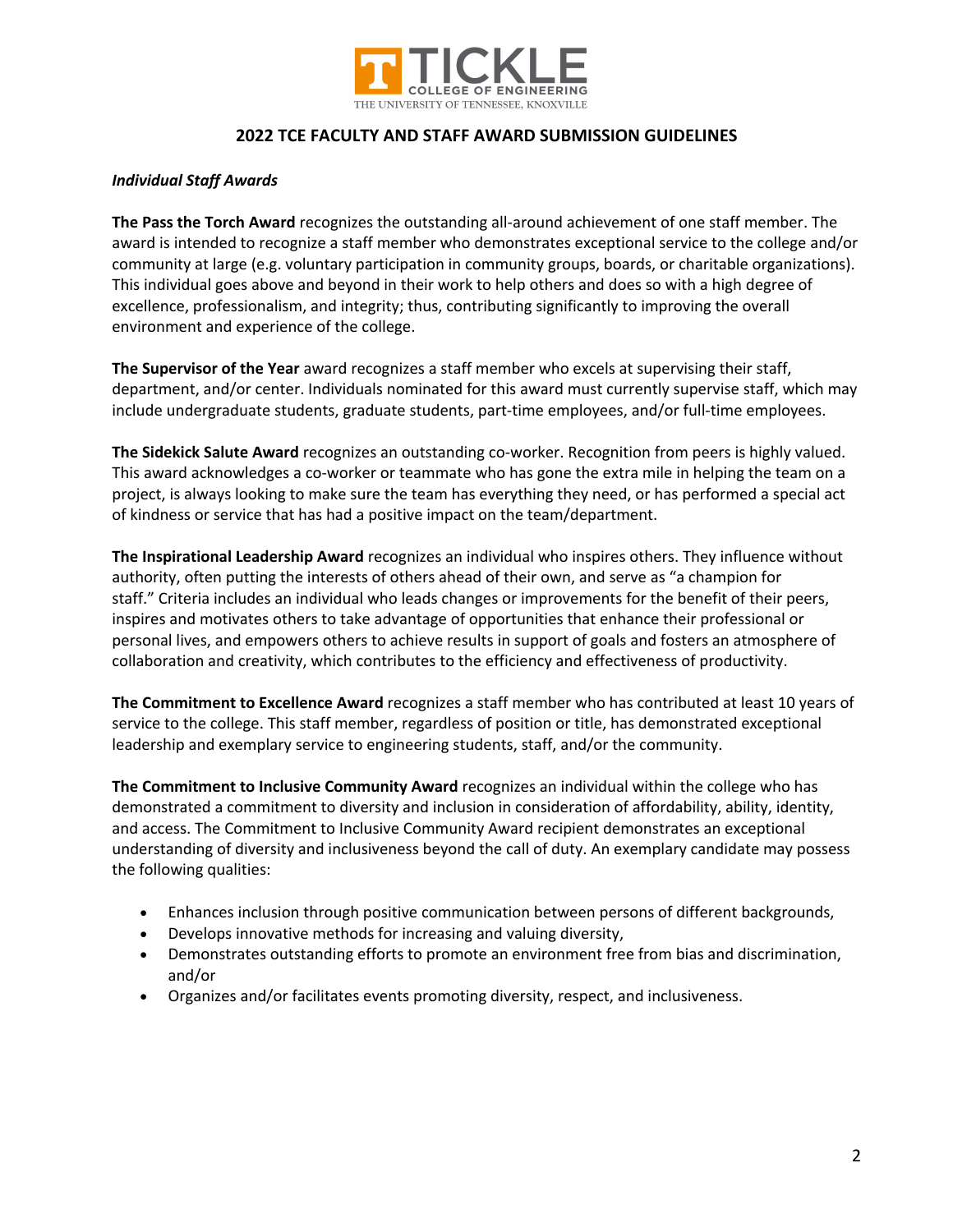

**The Emerging Leader Award** recognizes a staff member who, regardless of position or title, exceeds the responsibilities of their position in a manner that demonstrates a commitment to departmental success and ambition to progress in their current role. This person would possess or have the demonstrated potential to possess the following characteristics:

- Understanding of how to motivate oneself and inspire others,
- Ability to influence and persuade people at all levels,
- Ability to drive sustainable change,
- Ability to coach and provide feedback to others in a strategic and productive manner, and possess
- An understanding of how to leverage relationships and use networks to achieve results.

## *Staff Group Award*

**The Circle of Excellence Teamwork Award** recognizes a group or staff within an office, cross-functional group of staff, or committee of staff members who have worked together in an exceptional manner to perform an assigned task. There is no minimum required length of employment for the group members. As a result of working as a team, the department, office, work-unit, college, or university should have benefited in one or more of the following ways:

- Specific, identifiable improved efficiencies,
- Cost savings,
- Cross-training resulting in expanding job responsibilities and improving service,
- Innovative ideas or suggestions to improve methods,
- Completion of special projects,
- Functioning in unique (sometimes adverse) circumstances, and/or
- Improved coordination and cooperation among the department.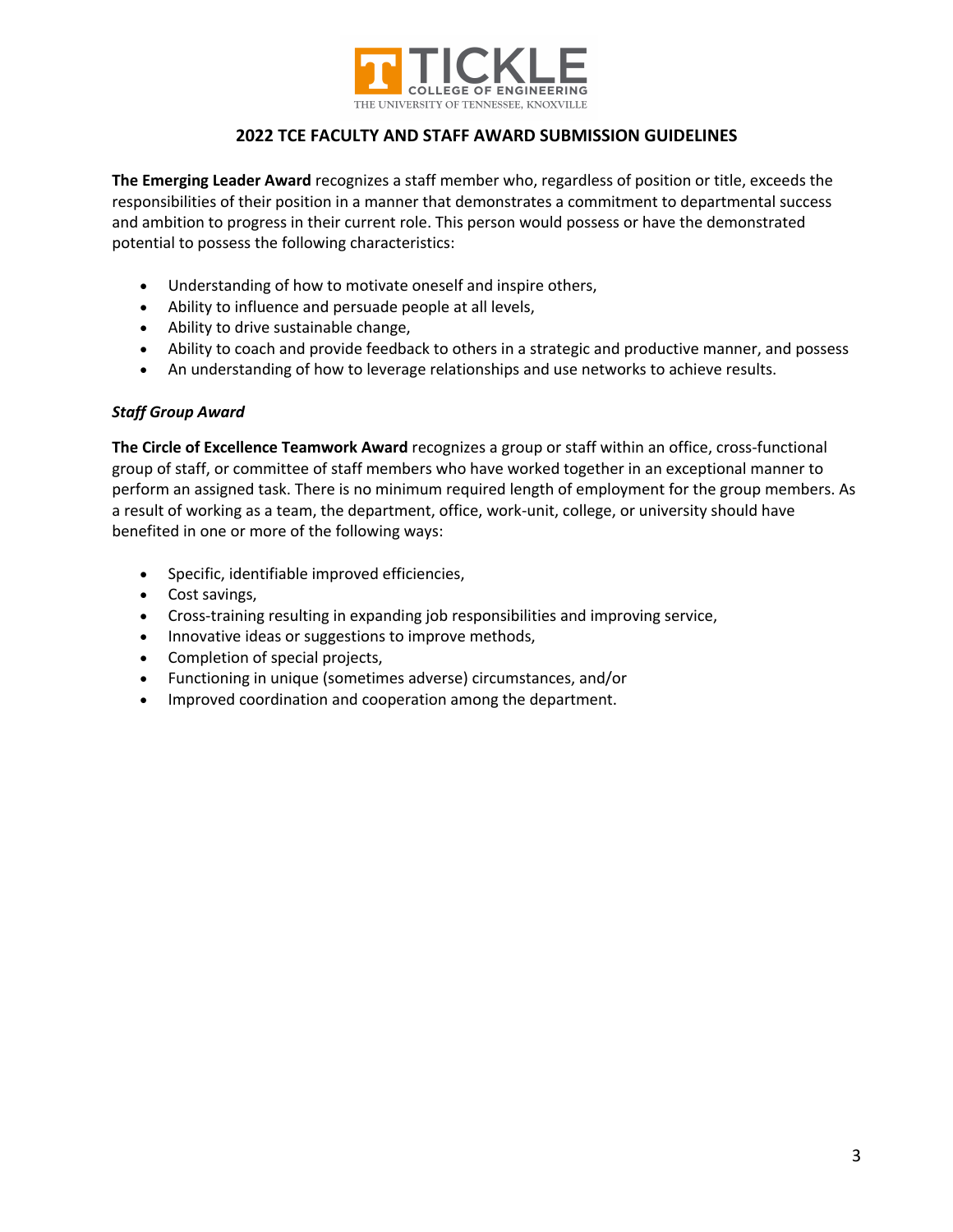

#### **Important Submission Information: Faculty Awards**

*Award nominations for the TCE Professional Promise in Research Awards, the TCE Research Achievement Awards, and the TCE Award for Translational Research must be submitted electronically to Carrie Zitzman (carriez@utk.edu). All other award nominations must be submitted electronically to Alex Brown (abenson9@utk.edu).* 

Because of how endowed award funding is set up, UTSI faculty members in TCE departments are only eligible for seven awards (the two TCE faculty service awards, TCE Outstanding Contribution to Diversity, Equity, and Inclusion Award, TCE Teaching Fellow Award, TCE Professional Promise in Research Award, TCE Research Achievement Award, and TCE Award for Translational Research). If a department selects a UTSI engineering faculty nominee for an eligible award, it may also nominate another faculty member who is not based at UTSI for that award, if desired. Funding for awards to UTSI faculty will be provided by UTSI.

A nomination package for a single nominee for a particular award should be a single PDF file containing all of the required components, AND ONLY THOSE COMPONENTS. Files should be saved electronically and converted to a PDF file, NOT SCANNED (scanned documents are too large and unmanageable with respect to electronic distribution to committee members).

Each award category has a specific set of criteria with a list of the components required to create a complete nomination. Please thoroughly review your nomination package for the following items before submitting:

- Annotated checklist for the particular award to show that you are submitting a nomination with the correct information
- *For all awards, CVs and other informational items are for the past five calendar years only (i.e., the 5 calendar years preceding the award nomination due date),* containing the specific information requested for that particular award category – in the order requested (note that this order varies based on category).
- TN Voice/SAIS forms (where required) over multiple years are in tabular form. (Do not scan and submit individual score sheets. Please report average values for all survey questions.)
- A nomination package is a single PDF file.

## **Faculty nominations that do not adhere to these guidelines will be returned.**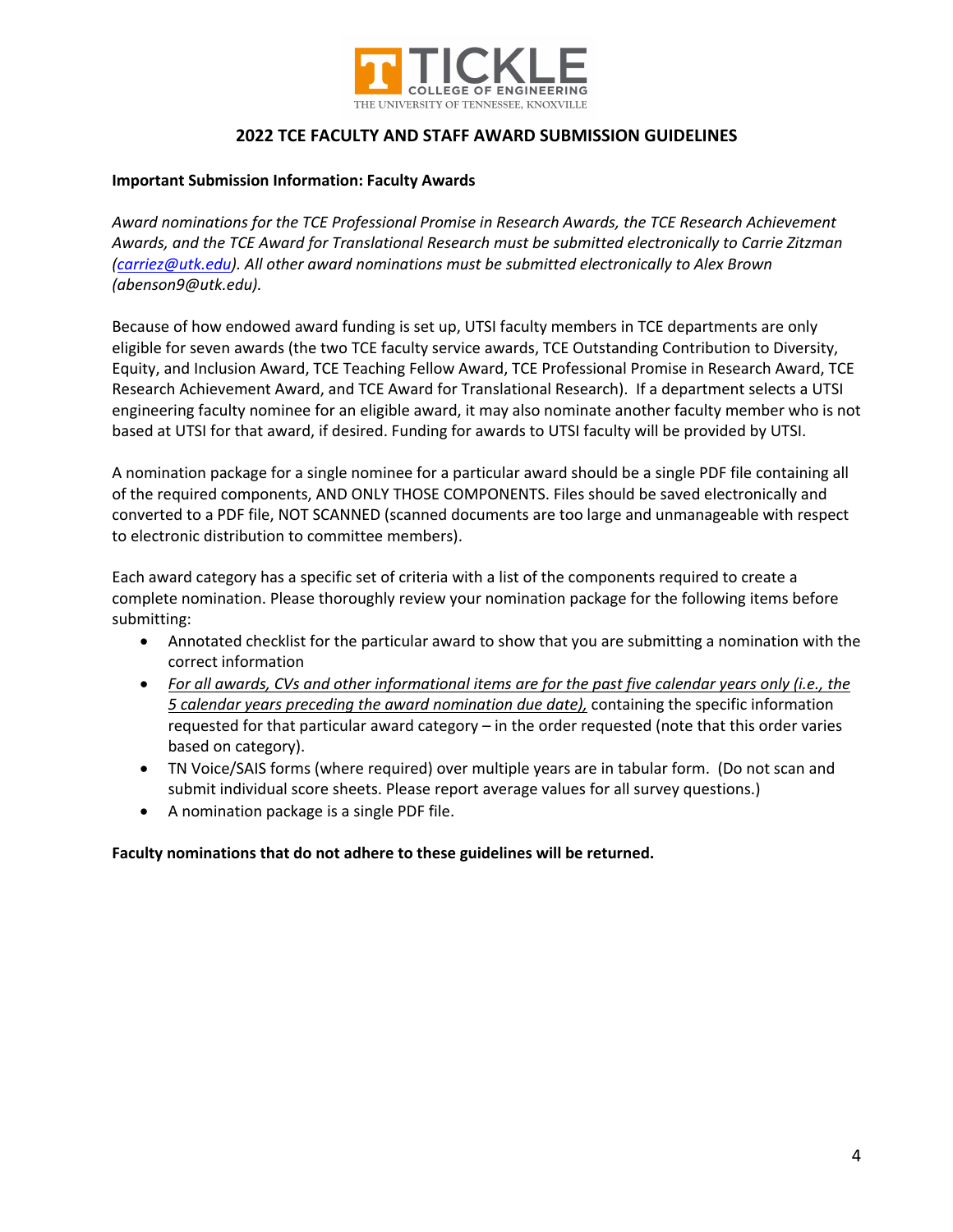

### **Moses E. and Mayme Brooks Distinguished Professor Award**

This award recognizes and rewards outstanding engineering faculty who have achieved distinction in engineering practice, along with effective teaching.

Submit nominations to Alex Brown (abenson9@utk.edu)

Eligibility:

• Full-time UT faculty member with a professional rank (i.e., not an instructor, lecturer, Distinguished Scientist, Governors Chair, etc.), who has not received the award in the last five years.

Evaluation criteria:

- Effectiveness in teaching based on student, peer, and administrative evaluation.
- Distinction in an area of engineering practice as demonstrated by the application of the engineering expertise of the nominee to community and/or societal problems and issues, patents, designs, regional or national professional service, and professional outreach activities.

The nomination package should include:

- 1. A departmental nomination letter (maximum of two pages) that explicitly addresses both teaching effectiveness and the nominee's distinctive work with respect to engineering practice;
- 2. Nominee's resume for the past five years only and organized to emphasize information for the two award criteria; and
- 3. Evidence of teaching quality and quantity, including a summary of student teaching evaluations for the last five years (course numbers, ratings, and class sizes) only, peer review reports, and teaching awards.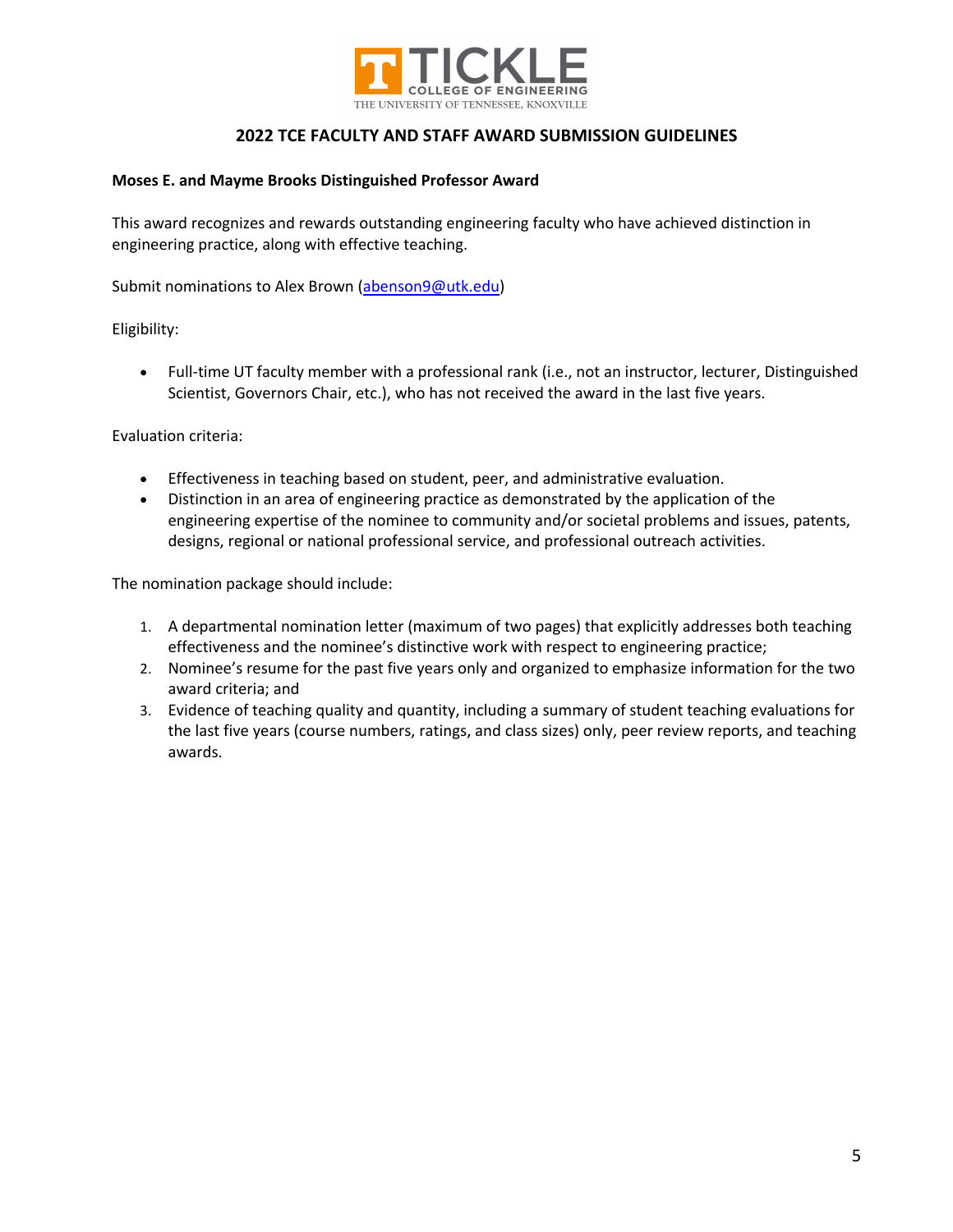

### **Charles E. Ferris Faculty Award**

This award recognizes and rewards faculty with a distinguished record of research and teaching as well as a record of contributions to the advancement of technology in the local community through local public engagement in the professional discipline.

Submit nominations to Alex Brown (abenson9@utk.edu)

Eligibility:

• Full- or part-time UT faculty member in the college who has not received the award in the last five years.

Evaluation criteria:

- Distinguished record of research and teaching as related to the advancement of technology.
- A solid record of participation in the affairs of the greater Knoxville and Oak Ridge communities with respect to bringing together the technical talent of the community and the public for solving civic problems, as this goal is a founding Objective of the Knoxville Technical Society.
- *Note: this award is primarily a local public engagement and/or outreach award; funded research collaborations with regional institutions and/or industry are outside the scope of this award.*

Nomination package should include:

- 1. A departmental nomination letter (maximum of two pages) that explicitly addresses the public engagement and/or outreach criteria, as well as the nominee's record of research and teaching as related to the advancement of technology, and
- 2. Nominee's resume for only the last five years organized to emphasize information with respect to the two key criteria.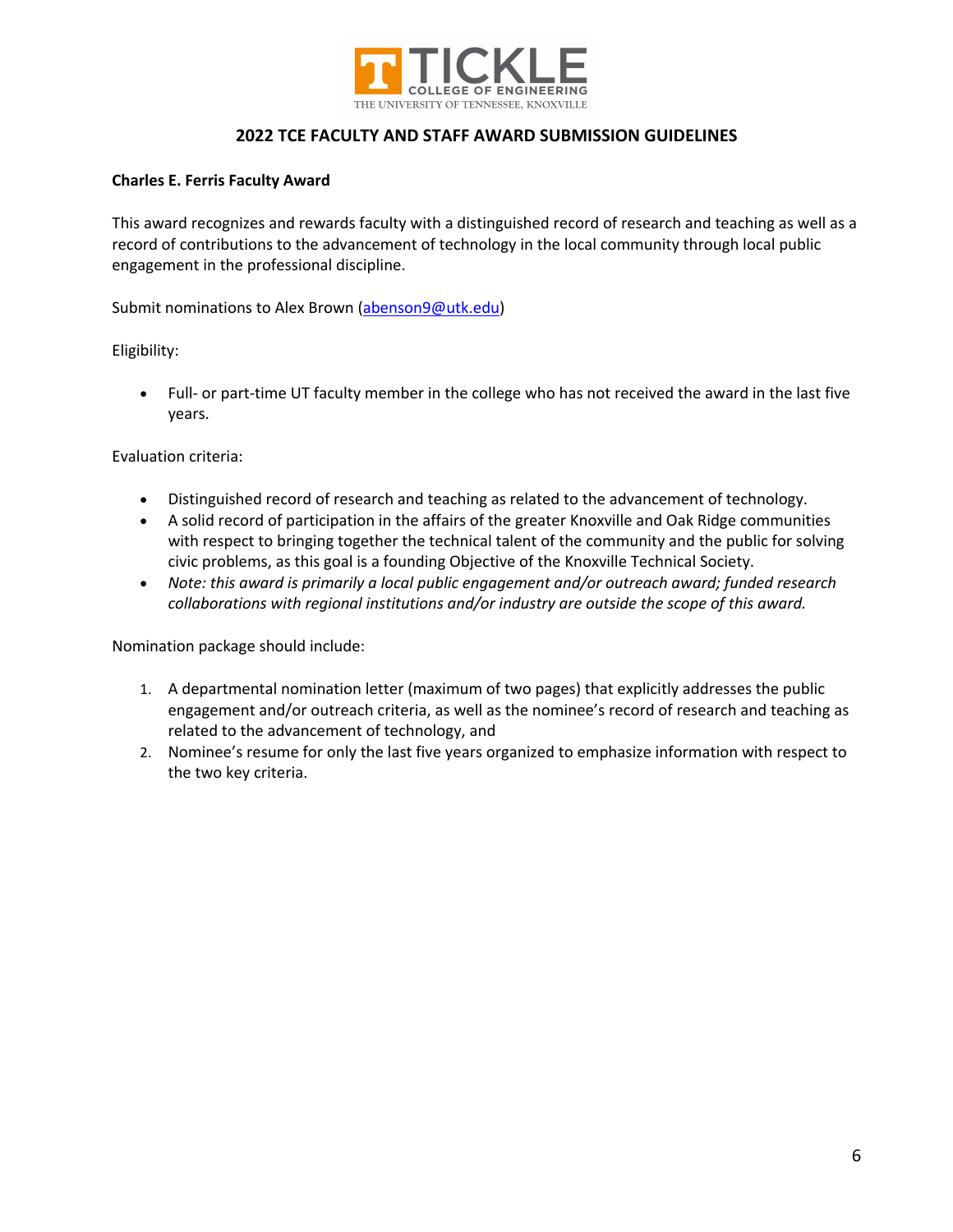

### **TCE Outstanding Contribution to Diversity, Equity, and Inclusion Award**

While it is the work of the entire college to promote diversity and equity and sustain an inclusive climate in the college, the TCE Outstanding Contribution to DEI Award recognizes and rewards the truly exceptional commitments of faculty members to further the DEI goals of the college.

Submit nominations to Alex Brown (abenson9@utk.edu)

Eligibility:

• All full-time non-administrative UTK faculty members in TCE (tenure line, research, and instructional faculty, including Governor's Chairs and Distinguished Scientists) who have not received the Outstanding Contribution to DEI award in the last five years.

Evaluation criterion:

- Demonstrated excellence in promoting diversity and equality and creating and sustaining an inclusive climate in TCE.
- The nomination should clearly identify the exceptional nature of the contribution. While contributions to the greater campus community are further evidence of excellence, the focus of the award is on excellence in promoting DEI in the college.

Nomination package should include:

- 1. A departmental nomination letter (maximum of two pages) emphasizing the nominee's exceptional contribution to DEI in the college over the last five years
- 2. the nominee's CV covering the past 5 years, highlighting contributions to DEI in TCE.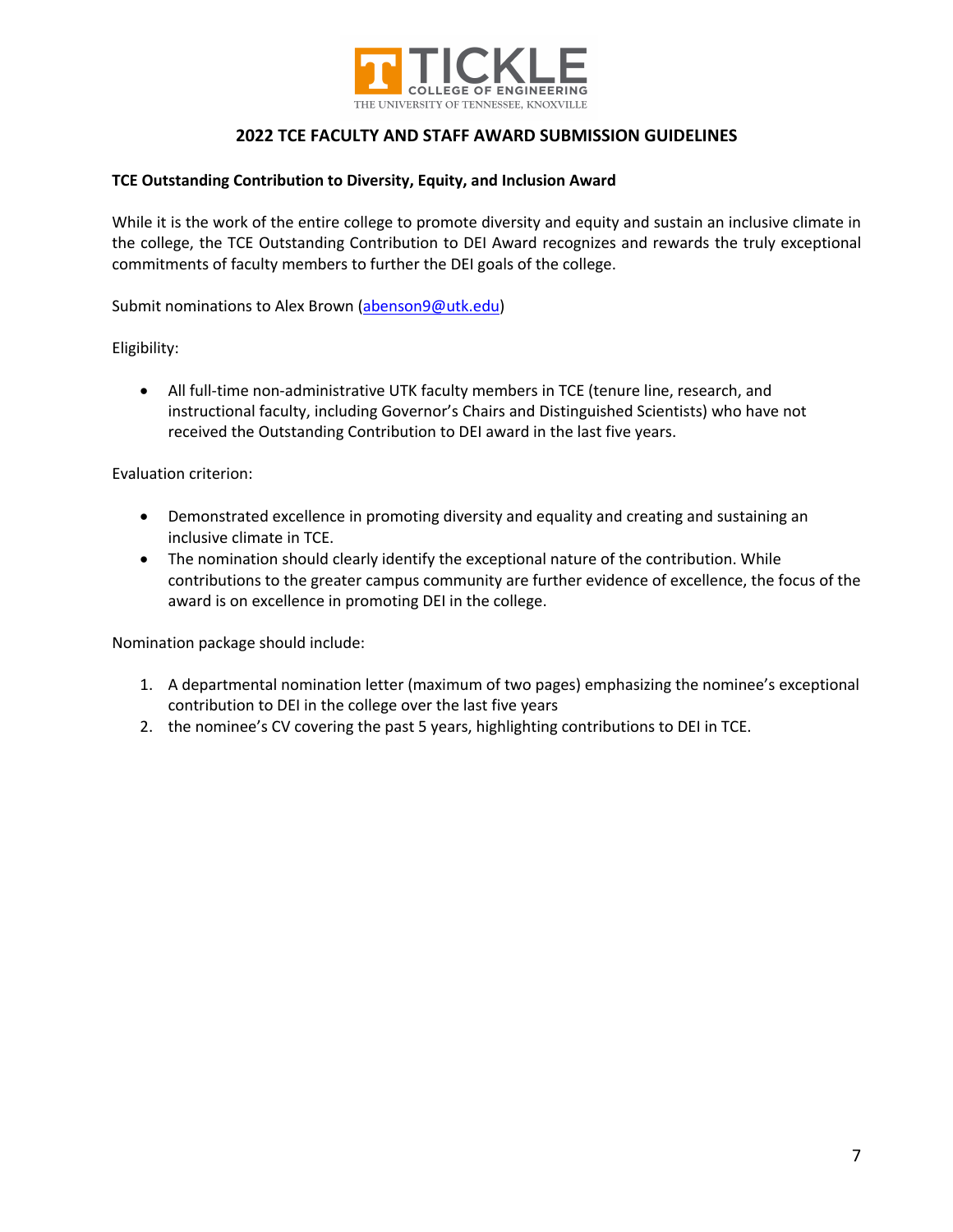

### **TCE Teaching Fellow Awards: Leon and Nancy Cole Teaching Fellow Award and Teaching Fellow Awards**

These awards recognize and reward superior teaching in the college. All of these awards will be judged based on the same criteria, with one nominee selected to receive the Cole Award.

Submit nominations to Alex Brown (abenson9@utk.edu)

Eligibility:

- Full-time UT or UTSI faculty member(s) teaching in the college, including tenure-line faculty members, Governor's Chairs, Distinguished Scientists, full-time lecturers, and professors of practice who have not received the award in the last five years, who have at least four years of teaching experience in the college, and who are currently active with teaching responsibilities.
- TCE Teaching Fellow Awards may be awarded to teaching teams. If awarded to a team, each team member will bear the title of TCE Teaching Fellow, and the award amount will be equally divided among the team members.

Evaluation criteria:

- Exceptional record of undergraduate and/or graduate teaching, as appropriate,
- Outstanding teaching skills, including clear communication with students, subject knowledge, a sincere concern for students and the learning process, and an ability to positively motivate students,
- Strong performance in teaching-related service activities, and
- Efforts that clearly contribute to the overall teaching mission of the college.

Nomination package should include (for the last five years only):

- 1. A departmental nomination letter (maximum of two pages) addressing teaching accomplishments for the award,
- 2. Summary of courses taught, including class name and number, class size, and student end-ofcourse evaluation scores,
- 3. Summary of teaching-related service activities, publications that focus on teaching/education educational teaming efforts, and/or other teaching-relevant information (such as evidence of positive impact of teaching),
- 4. All peer teaching reviews,
- 5. Department head narratives from the annual reviews for the overall teaching evaluation, and
- 6. Nominee's resume, beginning with teaching-related activities, and covering the scope of all of the nominee's job responsibilities.

Up to six awards will be made annually (Cole and up to five additional TCE Teaching Fellows). Because of the differing numbers of faculty members across the departments, the maximum number of nominations from each department is:

- Chemical and Biomolecular Engineering: 1
- Civil and Environmental Engineering: 2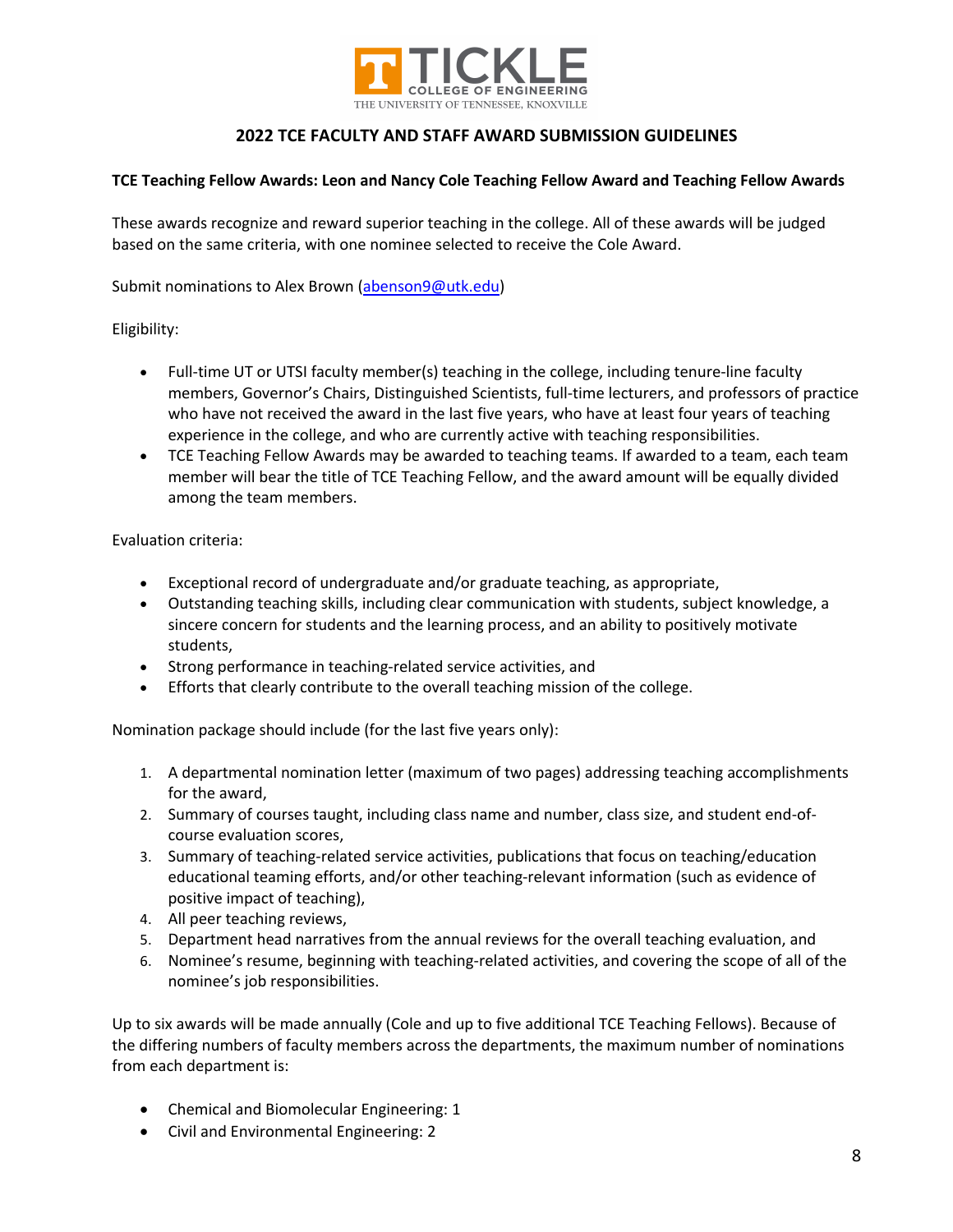

- Electrical Engineering and Computer Science: 3
- Industrial and Systems Engineering: 1
- Materials Science and Engineering: 2
- Mechanical, Aerospace, and Biomedical Engineering: 2
- Nuclear Engineering: 1
- Freshman programs: 1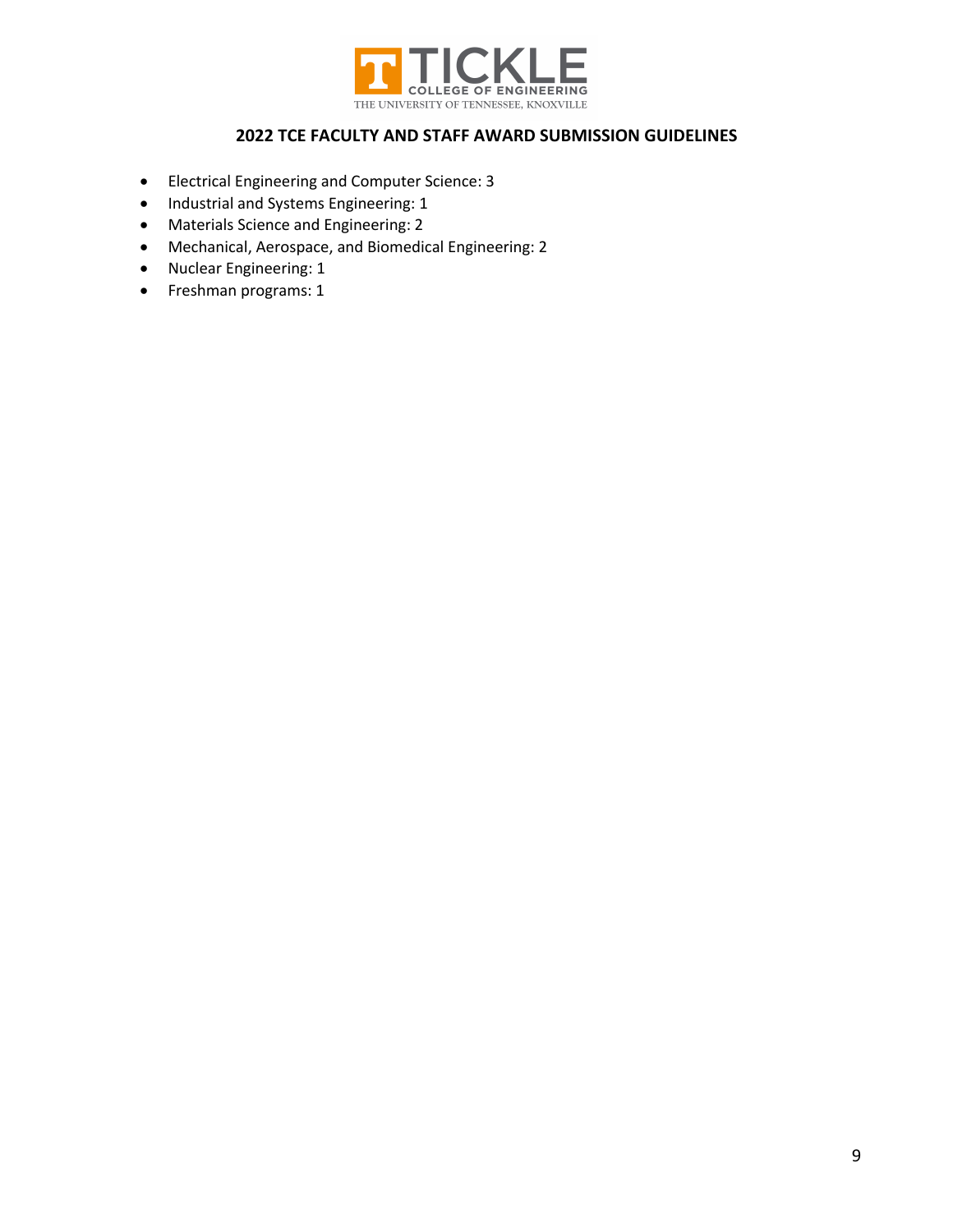

### **Outstanding Faculty Service Awards (formerly the Faculty Advising Awards)**

These awards recognize and reward superior service to, and engagement with, important constituents. There are three distinct faculty service award categories:

1) Outstanding Service in Outreach and Engagement, and

2) Outstanding Service to the College,

Submit nominations to Alex Brown (abenson9@utk.edu)

Eligibility:

• All full-time, non-administrative UT faculty members in the college (tenure line, research, and instructional faculty, including Governor's Chairs and Distinguished Scientists) who have not received the service award in the same category in the last five years, and who have a solid record in all other elements of their appointment (research and/or teaching).

Evaluation criteria:

- Exceptional record of service to the appropriate constituent.
- The nomination should clearly identify one category only for which the nominee is to be considered. If the nominee's appointment requires service as part of the expected job responsibility, the nomination should state how the service is above that expected. The two categories are:
	- $\circ$  Outstanding Service in Outreach and Engagement (this award is distinct from the Ferris award in that service outside of Knoxville and the Oakridge community is considered and that excellence in teaching and research are not criteria), and
	- $\circ$  Outstanding Service to the College (college-level service and leadership in TCE)

Nomination package should include:

- 1. A departmental nomination letter (maximum of two pages) emphasizing the nominee's exceptional record of service to the identified constituent over the last five years, and
- 2. The nominee's resume for only the last five years to provide evidence of exceptional service as well as evidence of solid performance in research and teaching.

Each department may nominate a maximum of one faculty member per service award category.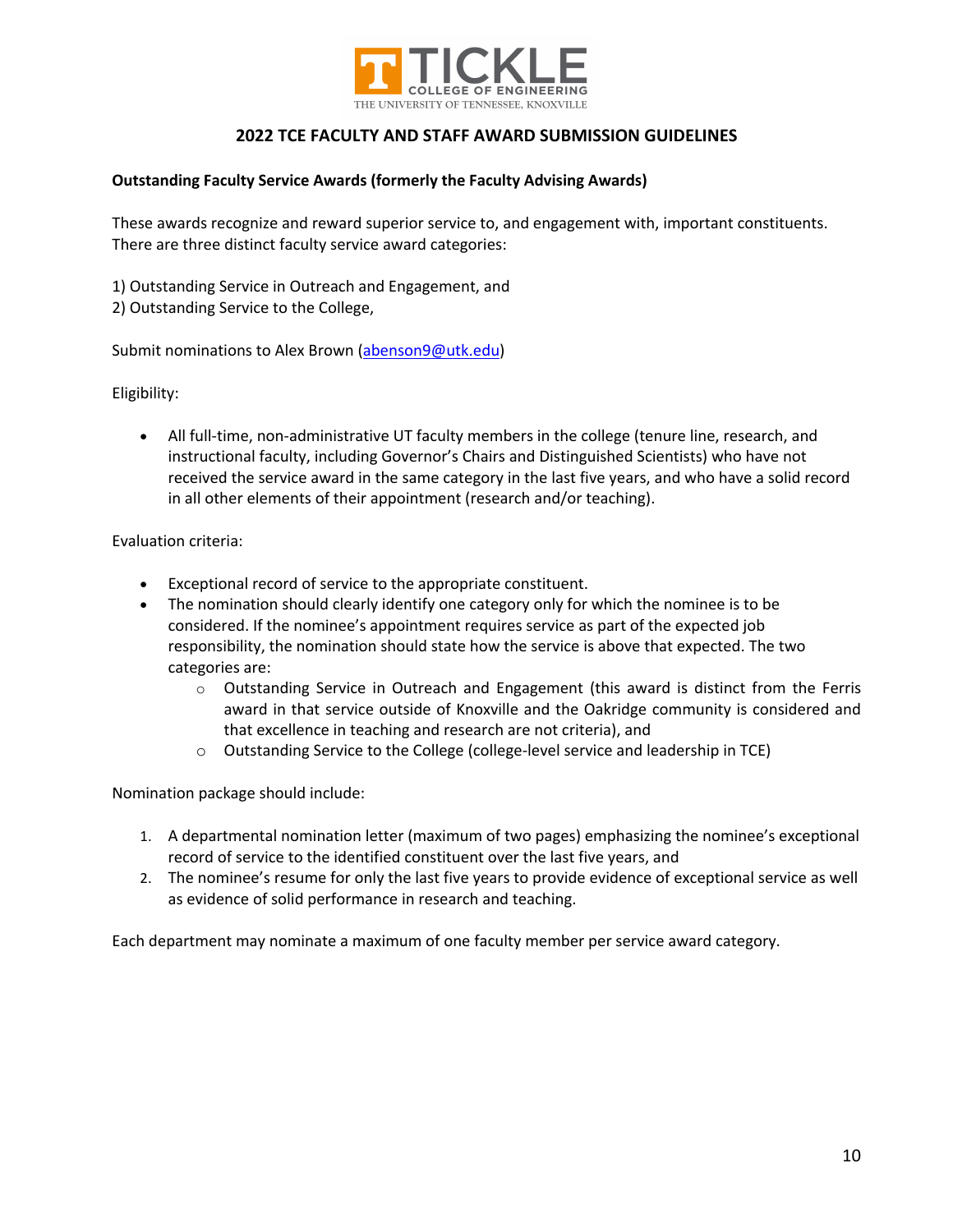

### **TCE Award for Translational Research Award**

This award recognizes a faculty member or group of individuals whose research has achieved societal benefit through the development of intellectual property via licensing agreements, patents, and/or business startups.

Submit nominations to Carrie Zitzman (carriez@utk.edu)

Eligibility:

- Nominee(s) may be either a single faculty member or a group of persons involving one or more faculty members plus postdocs, staff and/or students.
- Tenured, tenure-track, and research faculty members in TCE (UT and UTSI) who have not received the award in the last five years.

Nomination package should include:

- 1. A departmental nomination letter that explicitly addresses the contribution of the individual or group to developing the intellectual property of their research through licensing agreements, patents, and/or business startups, and
- 2. Nominee's resume for only the last five years.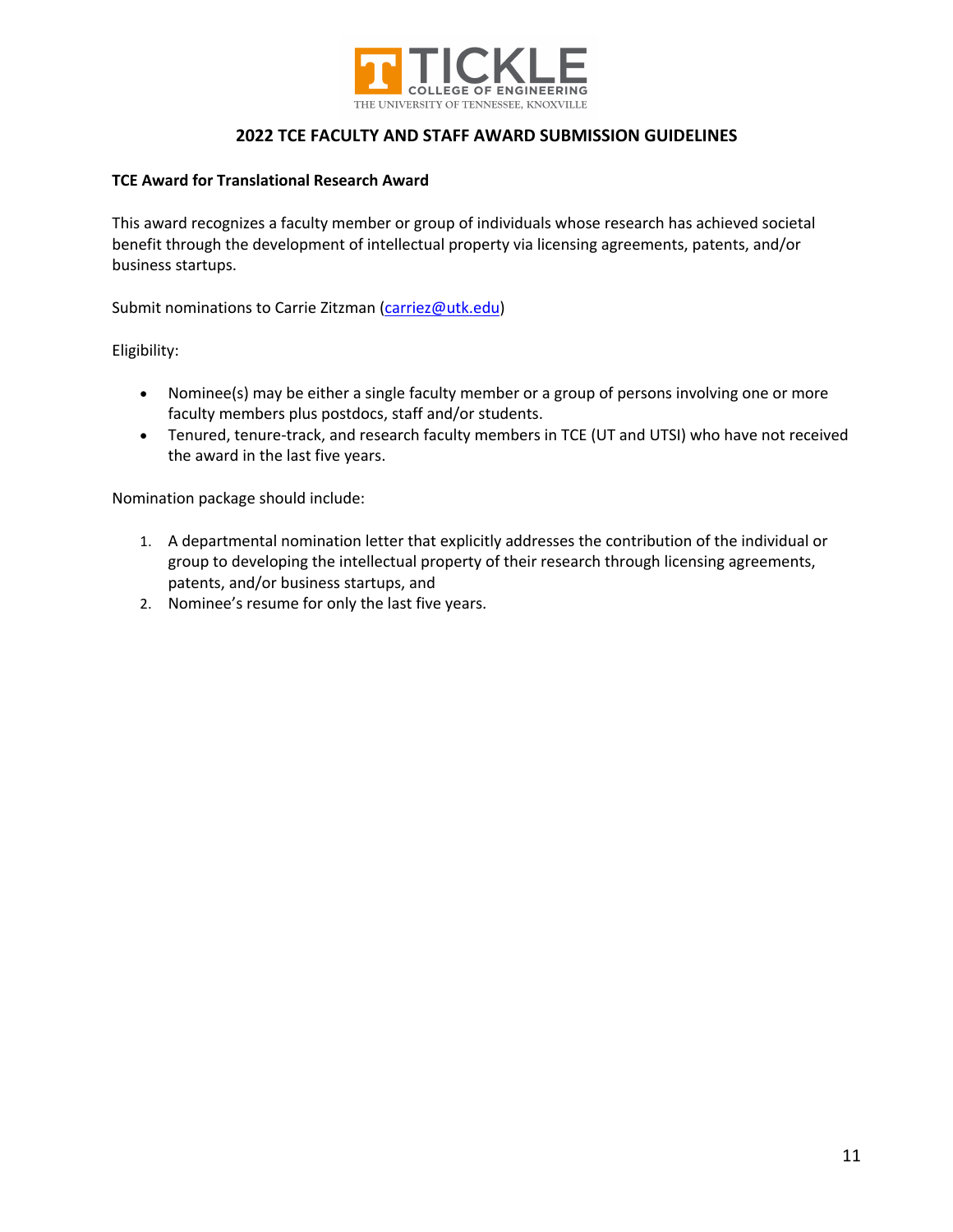

#### **TCE Professional Promise in Research Award**

These awards recognize tenured or tenure-track faculty members at the **assistant or associate professor rank** who have received national and/or international recognition in their fields and show professional promise in their research. These awards are to encourage excellence in research and creative achievement, to emphasize the critical role of research in the professional development of our faculty, and to reinforce that faculty research is integral to the mission of the college.

Submit nominations to Carrie Zitzman (carriez@utk.edu)

Eligibility:

- Limited to tenured or tenure-track faculty members at the assistant or associate professor rank who, by the end of 2021-2022, have **ten or less years as a tenure-line faculty member**.
- Nominees must have a minimum of three years of service as a UT/UTSI tenure-line faculty member.
- Nominees may not have received this award in the last five years.

The nomination package should include:

- A narrative summary of accomplishments (maximum of two pages). This summary is provided by the department and describes the nominee's accomplishments focusing on the last five years (or less in the case of some nominations for Professional Promise Award) and should consider achievements such as funding levels, quality of research, graduate/undergraduate student research support, mentoring and placement, publications, teaming efforts, patents, licensing agreements and other relevant information.
- A curriculum vita for the nominee for only the last five years. The *vita* should include a detailed list of research contracts/grants that specifies whether the faculty member is PI or Co-PI and states the prorated funding share for each entry, refereed journal articles, refereed proceedings, refereed book chapters, authored books, edited books, invited presentations, patents, license agreements, and students with degree and graduation year for which the nominee served as major professor plus a list of MS and PhD students currently being supervised. IMPORTANT NOTE: The CV should only contain these items and they should be placed in this order.
- A separate resume reporting on teaching and university and professional service for the last five years only.

Up to four awards will be made annually. Because of the differing number of faculty members between departments, the maximum number of nominations from each department is:

- Chemical and Biomolecular Engineering: 1
- Civil and Environmental Engineering: 2
- Electrical Engineering and Computer Science: 3
- Industrial and Systems Engineering: 1
- Materials Science and Engineering: 2
- Mechanical, Aerospace, and Biomedical Engineering: 2
- Nuclear Engineering: 1